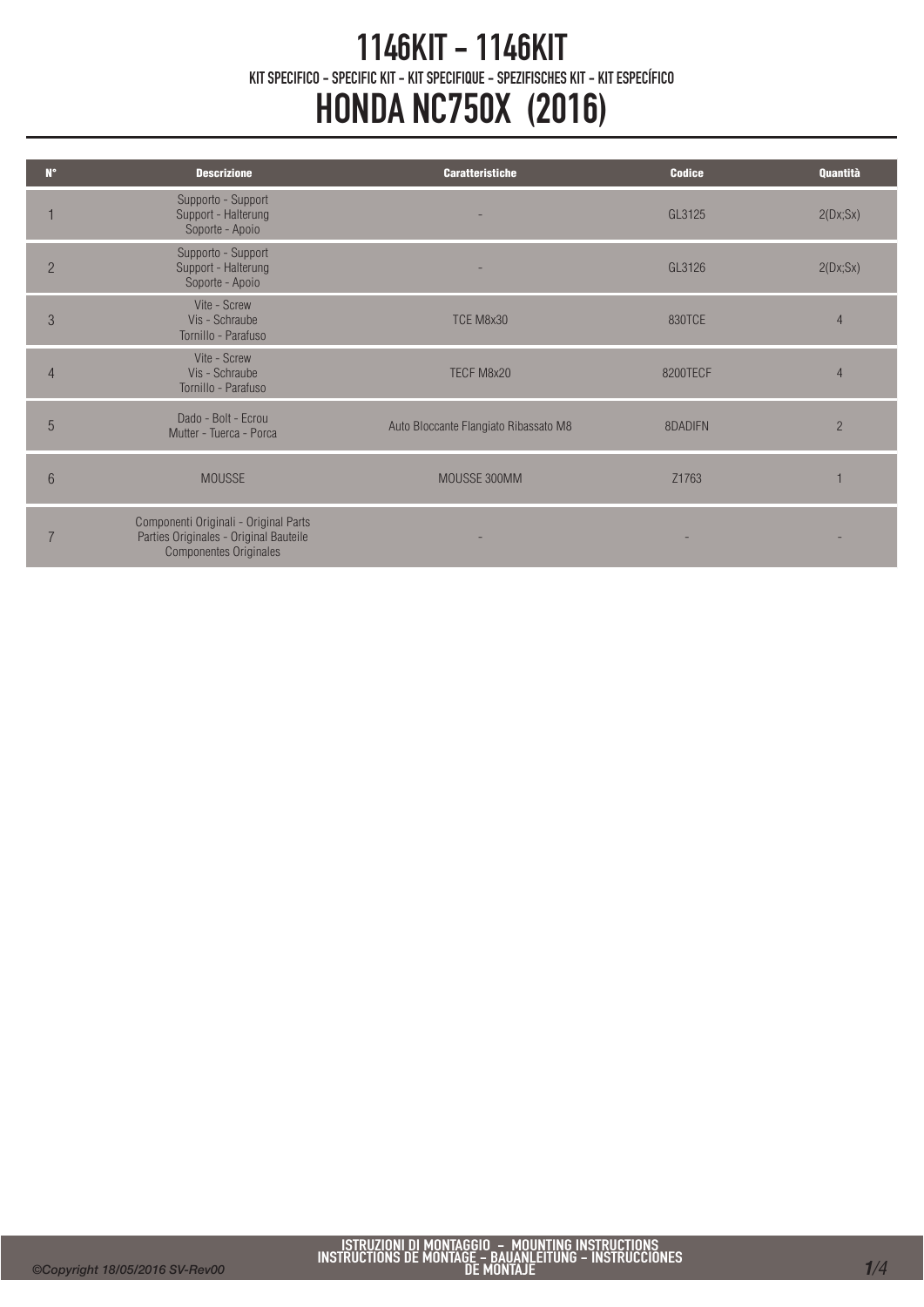1146KIT - 1146KIT KIT SPECIFICO - SPECIFIC KIT - KIT SPECIFIQUE - SPEZIFISCHES KIT - KIT ESPECÍFICO

## HONDA NC750X (2016)





ISTRUZIONI DI MONTAGGIO - MOUNTING INSTRUCTIONS INSTRUCTIONS DE MONTAGE - BAUANLEITUNG - INSTRUCCIONES DE MONTAJE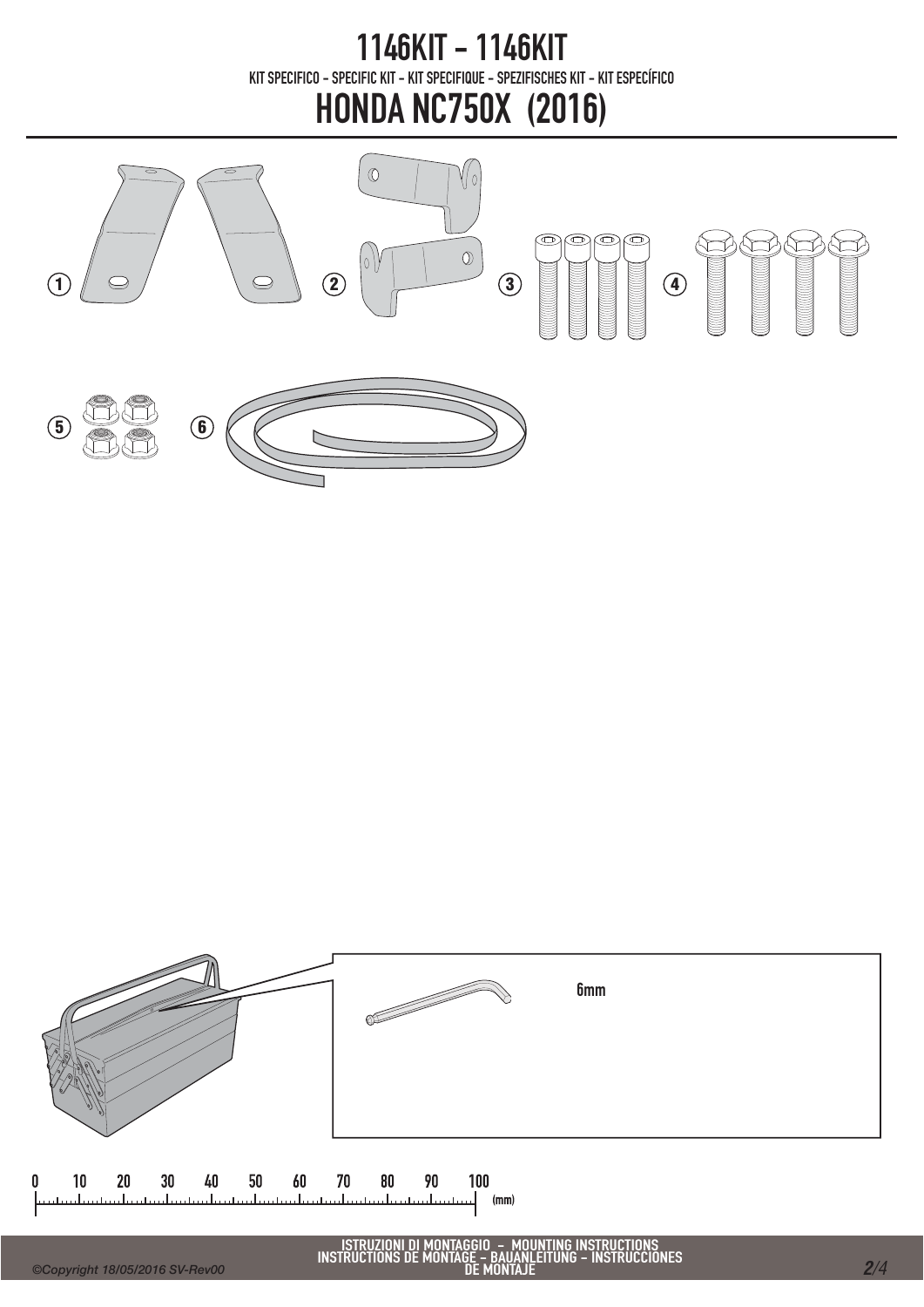## 1146KIT - 1146KIT KIT SPECIFICO - SPECIFIC KIT - KIT SPECIFIQUE - SPEZIFISCHES KIT - KIT ESPECÍFICO HONDA NC750X (2016)